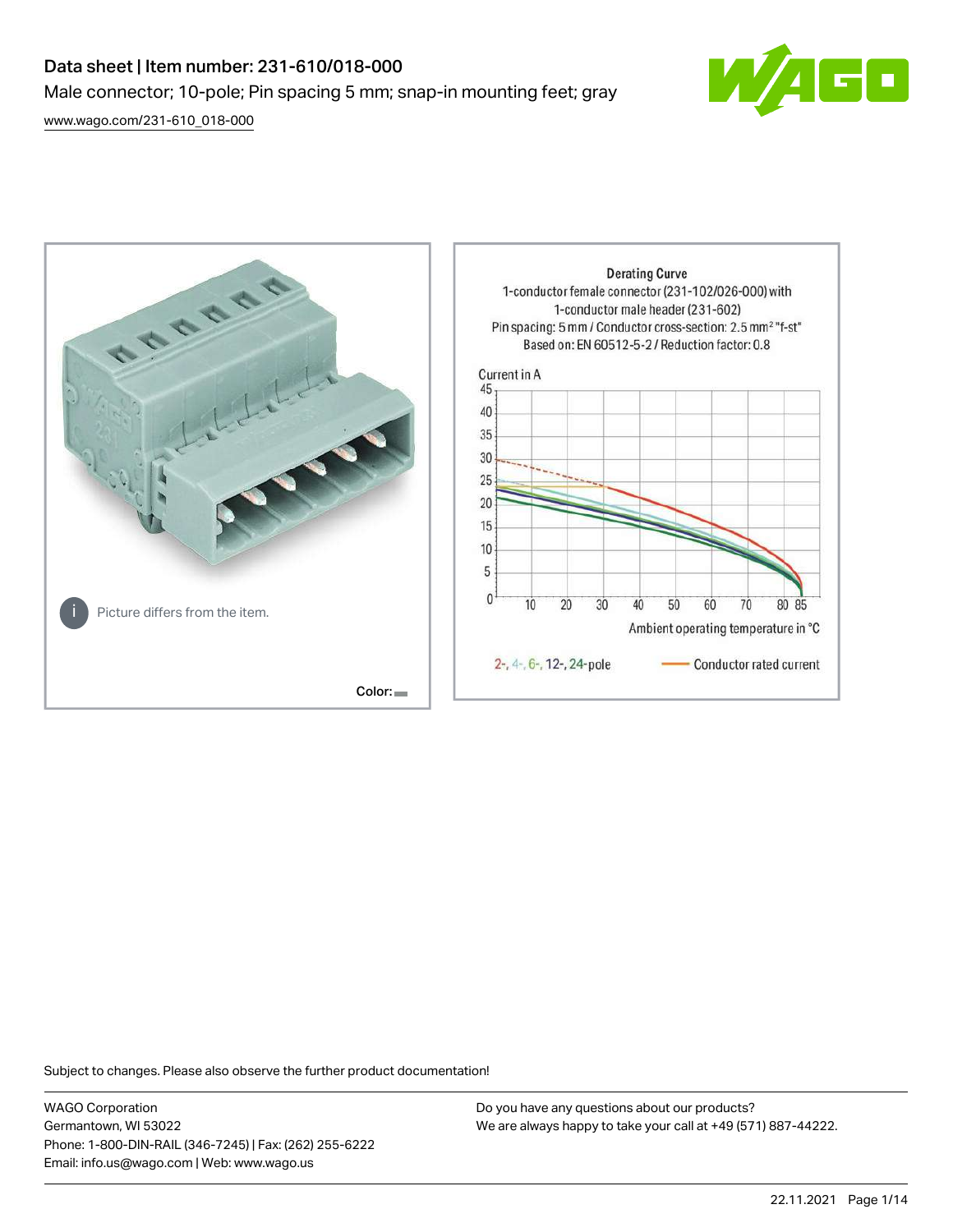



```
L = (pole no. -1) x pin spacing +8.2 mm
```
 $L_1 = L - 1.7$  mm

```
L_2 = L - 1.2 mm
```
#### Item description

- $\blacksquare$ Universal connection for all conductor types
- Easy cable pre-assembly and on-unit wiring via vertical and horizontal CAGE CLAMP<sup>®</sup> actuation  $\blacksquare$
- $\blacksquare$ For wire-to-wire and board-to-wire connections
- $\blacksquare$ Versions available with snap-in mounting feet or flanges for panel or through-panel mounting

Subject to changes. Please also observe the further product documentation!

WAGO Corporation Germantown, WI 53022 Phone: 1-800-DIN-RAIL (346-7245) | Fax: (262) 255-6222 Email: info.us@wago.com | Web: www.wago.us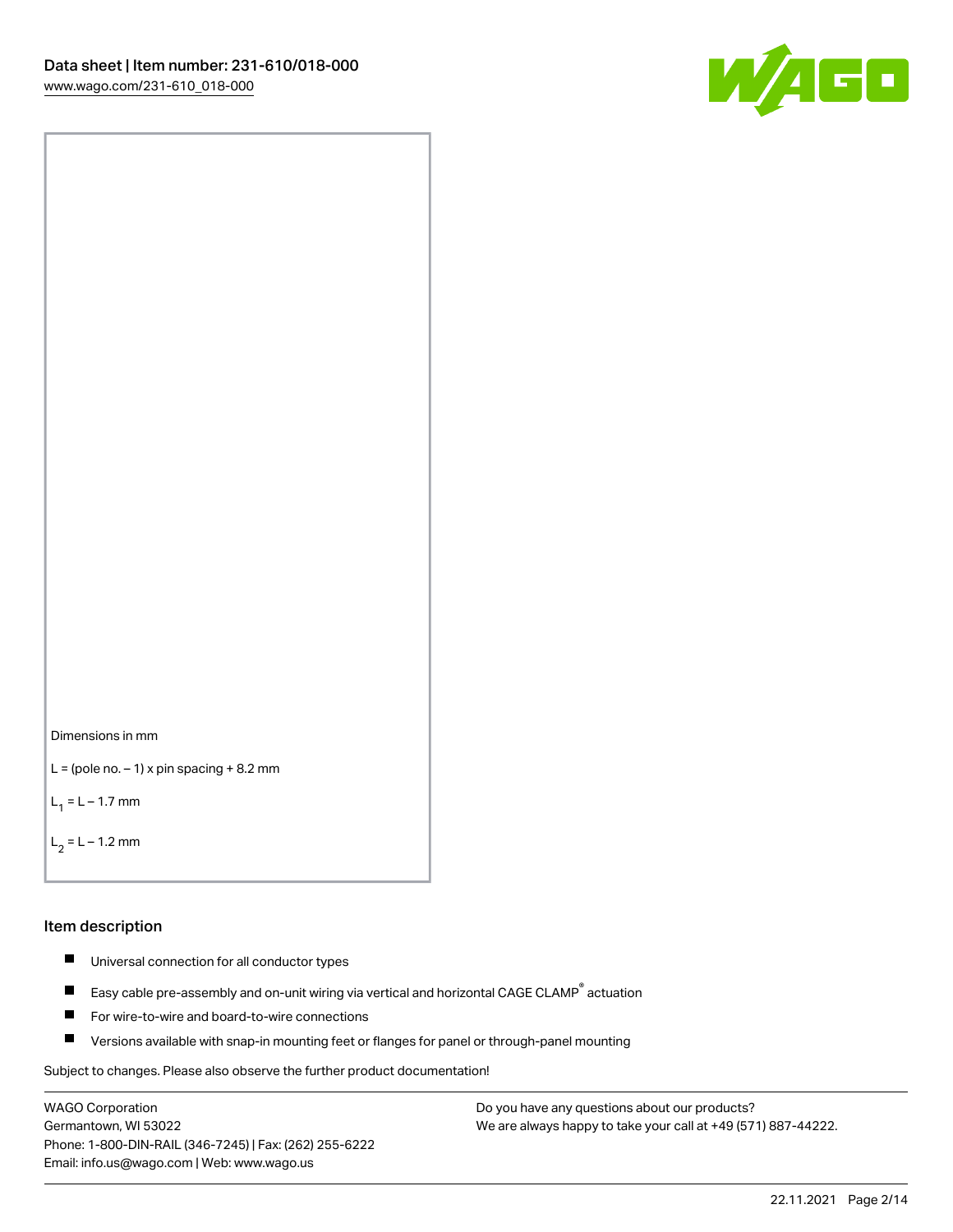W/AGO

 $\blacksquare$ With coding fingers

#### Data Notes

| Safety information 1 | The <i>MCS - MULTI CONNECTION SYSTEM</i> includes connectors<br>without breaking capacity in accordance with DIN EN 61984. When<br>used as intended, these connectors must not be connected<br>/disconnected when live or under load. The circuit design should<br>ensure header pins, which can be touched, are not live when<br>unmated. |
|----------------------|--------------------------------------------------------------------------------------------------------------------------------------------------------------------------------------------------------------------------------------------------------------------------------------------------------------------------------------------|
| Variants:            | Other pole numbers<br>Gold-plated or partially gold-plated contact surfaces<br>Other versions (or variants) can be requested from WAGO Sales or<br>configured at https://configurator.wago.com/                                                                                                                                            |

## Electrical data

## IEC Approvals

| Ratings per                 | IEC/EN 60664-1                                                       |
|-----------------------------|----------------------------------------------------------------------|
| Rated voltage (III / 3)     | 320 V                                                                |
| Rated surge voltage (III/3) | 4 <sub>kV</sub>                                                      |
| Rated voltage (III/2)       | 320 V                                                                |
| Rated surge voltage (III/2) | 4 <sub>k</sub> V                                                     |
| Nominal voltage (II/2)      | 630 V                                                                |
| Rated surge voltage (II/2)  | 4 <sub>k</sub> V                                                     |
| Rated current               | 12A                                                                  |
| Legend (ratings)            | (III / 2) $\triangleq$ Overvoltage category III / Pollution degree 2 |

## UL Approvals

| Approvals per                  | UL 1059 |
|--------------------------------|---------|
| Rated voltage UL (Use Group B) | 300 V   |
| Rated current UL (Use Group B) | 15 A    |
| Rated voltage UL (Use Group D) | 300 V   |
| Rated current UL (Use Group D) | 10 A    |

## Ratings per UL

| Rated voltage UL 1977 | 600 V |
|-----------------------|-------|
| Rated current UL 1977 | 15 A  |

Subject to changes. Please also observe the further product documentation!

| <b>WAGO Corporation</b>                                | Do you have any questions about our products?                 |
|--------------------------------------------------------|---------------------------------------------------------------|
| Germantown. WI 53022                                   | We are always happy to take your call at +49 (571) 887-44222. |
| Phone: 1-800-DIN-RAIL (346-7245)   Fax: (262) 255-6222 |                                                               |
| Email: info.us@wago.com   Web: www.wago.us             |                                                               |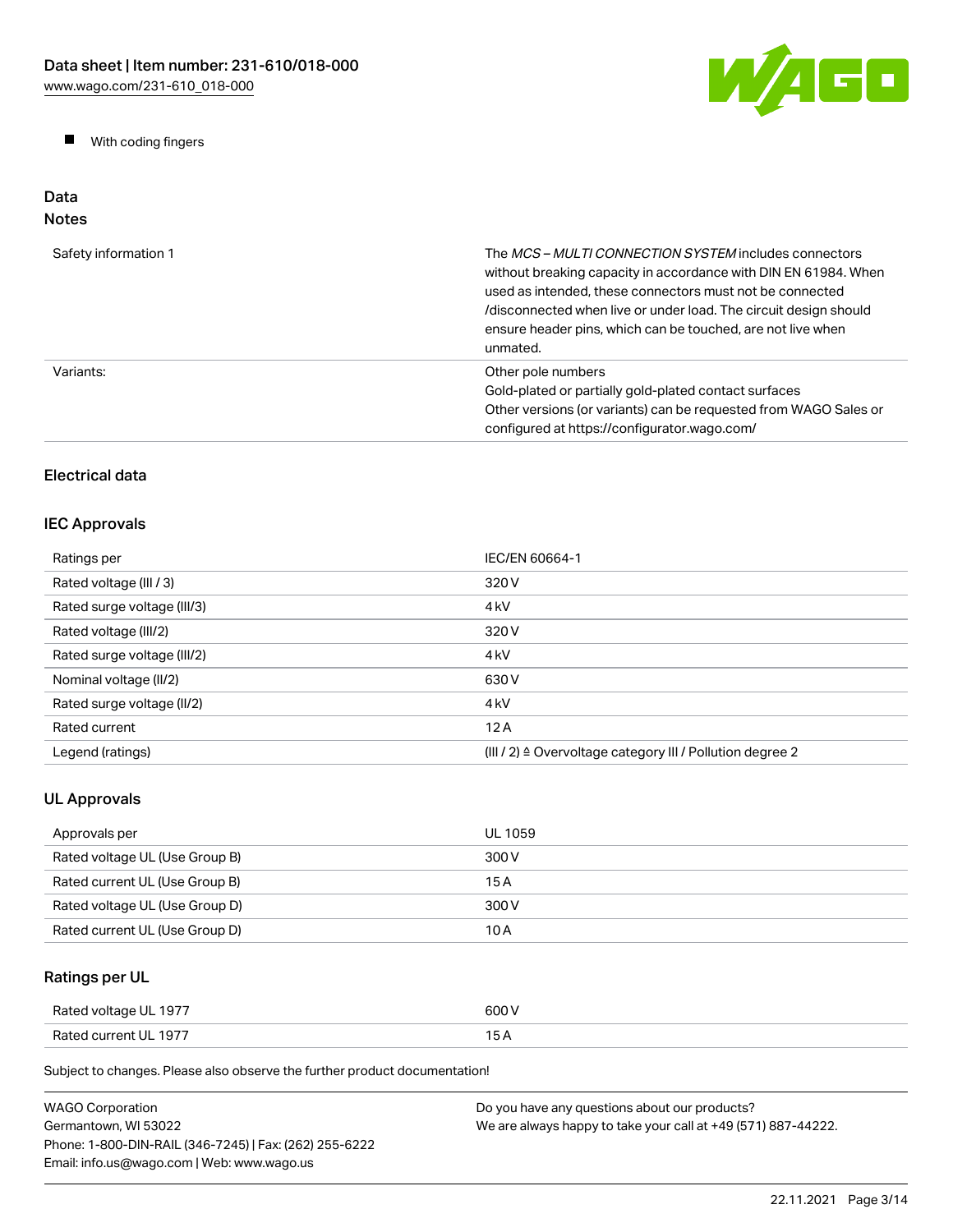

### CSA Approvals

| Approvals per                   | CSA   |
|---------------------------------|-------|
| Rated voltage CSA (Use Group B) | 300 V |
| Rated current CSA (Use Group B) | 15 A  |
| Rated voltage CSA (Use Group D) | 300 V |
| Rated current CSA (Use Group D) | 10 A  |

#### Connection data

| Total number of connection points | 10 |
|-----------------------------------|----|
| Total number of potentials        | 10 |
| Number of connection types        |    |
| Number of levels                  |    |

#### Connection 1

| Connection technology                             | CAGE CLAMP <sup>®</sup>                |
|---------------------------------------------------|----------------------------------------|
| Actuation type                                    | Operating tool                         |
| Solid conductor                                   | $0.082.5$ mm <sup>2</sup> / 28  12 AWG |
| Fine-stranded conductor                           | $0.082.5$ mm <sup>2</sup> / 28  12 AWG |
| Fine-stranded conductor; with insulated ferrule   | $0.251.5$ mm <sup>2</sup>              |
| Fine-stranded conductor; with uninsulated ferrule | $0.252.5$ mm <sup>2</sup>              |
| Strip length                                      | 89 mm / 0.31  0.35 inch                |
| Number of poles                                   | 10                                     |
| Conductor entry direction to mating direction     | 0°                                     |

## Physical data

| Pin spacing             | 5 mm / 0.197 inch    |
|-------------------------|----------------------|
| Width                   | 53.2 mm / 2.094 inch |
| Height                  | 18.8 mm / 0.74 inch  |
| Height from the surface | 14.3 mm / 0.563 inch |
| Depth                   | 27.5 mm / 1.083 inch |

### Mechanical data

| Housing sheet thickness | $0.6$ 1.2 mm / 0.024 $$ 0.047 inch |
|-------------------------|------------------------------------|
| Mounting type           | Snap-in foot                       |
| Mounting type           | Panel mounting                     |

Subject to changes. Please also observe the further product documentation!

| <b>WAGO Corporation</b>                                | Do you have any questions about our products?                 |
|--------------------------------------------------------|---------------------------------------------------------------|
| Germantown, WI 53022                                   | We are always happy to take your call at +49 (571) 887-44222. |
| Phone: 1-800-DIN-RAIL (346-7245)   Fax: (262) 255-6222 |                                                               |
| Email: info.us@wago.com   Web: www.wago.us             |                                                               |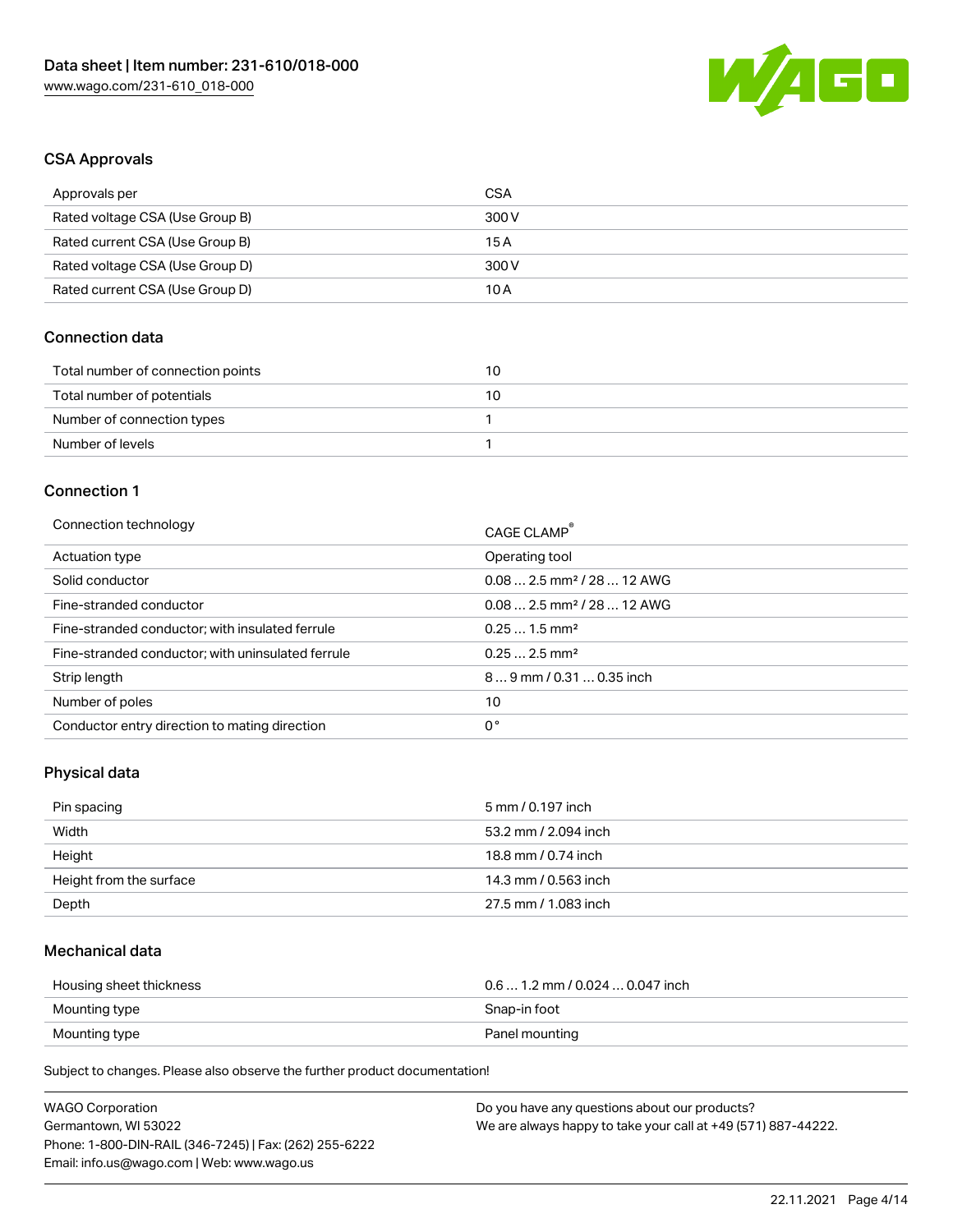

#### Plug-in connection

| Contact type (pluggable connector) | Male connector/plug |
|------------------------------------|---------------------|
| Connector (connection type)        | for conductor       |
| Mismating protection               | No                  |
| Locking of plug-in connection      | Without             |

### Material data

| Color                       | gray                                  |
|-----------------------------|---------------------------------------|
| Material group              |                                       |
| Insulation material         | Polyamide (PA66)                      |
| Flammability class per UL94 | V0                                    |
| Clamping spring material    | Chrome nickel spring steel (CrNi)     |
| Contact material            | Electrolytic copper $(E_{\text{Cl}})$ |
| Contact plating             | tin-plated                            |
| Fire load                   | 0.275 MJ                              |
| Weight                      | 15.6g                                 |

#### Environmental requirements

| Limit temperature range | $-60+100 °C$ |  |
|-------------------------|--------------|--|
|-------------------------|--------------|--|

## Commercial data

| Product Group         | 3 (Multi Conn. System) |
|-----------------------|------------------------|
| PU (SPU)              | 50 Stück               |
| Packaging type        | box                    |
| Country of origin     | DE                     |
| <b>GTIN</b>           | 4044918258081          |
| Customs tariff number | 8536694040             |

#### Approvals / Certificates

### Country specific Approvals

| Logo | Approval                               | <b>Additional Approval Text</b> | Certificate<br>name |
|------|----------------------------------------|---------------------------------|---------------------|
|      | CВ<br>DEKRA Certification B.V.         | IEC 61984                       | NL-39756            |
|      | <b>CSA</b><br>DEKRA Certification B.V. | C <sub>22.2</sub>               | 1466354             |

Subject to changes. Please also observe the further product documentation!

| <b>WAGO Corporation</b>                                | Do you have any questions about our products?                 |
|--------------------------------------------------------|---------------------------------------------------------------|
| Germantown, WI 53022                                   | We are always happy to take your call at +49 (571) 887-44222. |
| Phone: 1-800-DIN-RAIL (346-7245)   Fax: (262) 255-6222 |                                                               |
| Email: info.us@wago.com   Web: www.wago.us             |                                                               |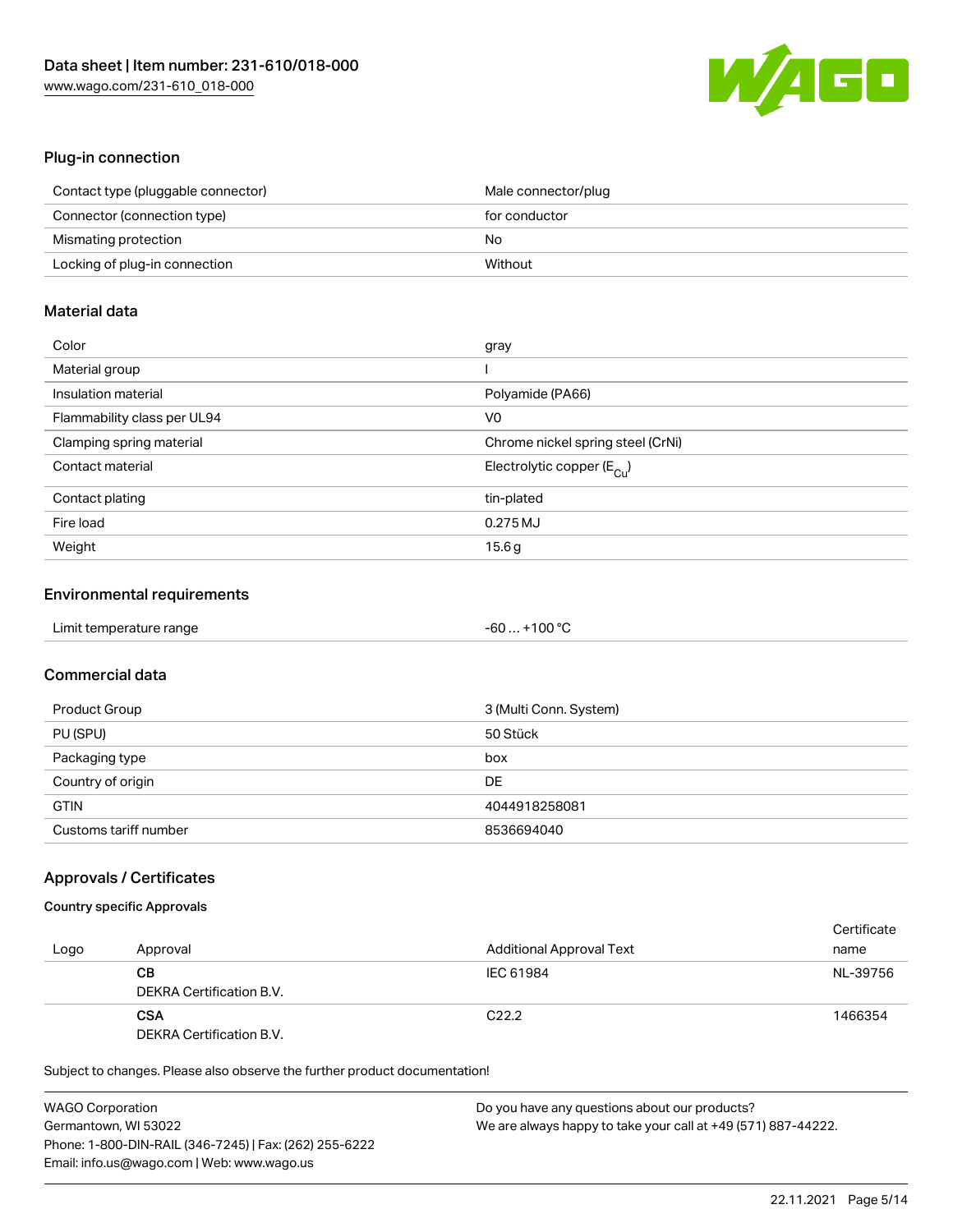



#### Ship Approvals

|                     |                                                         |                                 | Certificate                       |
|---------------------|---------------------------------------------------------|---------------------------------|-----------------------------------|
| Logo                | Approval                                                | <b>Additional Approval Text</b> | name                              |
| ABS.                | <b>ABS</b><br>American Bureau of Shipping               |                                 | $19-$<br>HG1869876-<br><b>PDA</b> |
| <b>BUREAU</b>       | BV<br>Bureau Veritas S.A.                               | <b>IEC 60998</b>                | 11915/D0<br>BV                    |
|                     | <b>DNV GL</b><br>Det Norske Veritas, Germanischer Lloyd | $\overline{\phantom{0}}$        | TAE000016Z                        |
| <b>UL-Approvals</b> |                                                         |                                 |                                   |

|                          |                                |                          | Certificate |
|--------------------------|--------------------------------|--------------------------|-------------|
| Logo                     | Approval                       | Additional Approval Text | name        |
|                          | UL                             | <b>UL 1977</b>           | E45171      |
| $\overline{\phantom{0}}$ | Underwriters Laboratories Inc. |                          |             |

## Counterpart

. .

Item no.231-110/026-000 Female plug; 10-pole; 12 AWG max; pin spacing 5 mm; 1 conductor per pole; gray [www.wago.com/231-110/026-000](https://www.wago.com/231-110/026-000)

#### Optional accessories

#### Mounting adapter

Mounting accessories



#### Item no.: 209-148

nem no... 209-140<br>Multi mounting adapter; for DIN-35 rail; 25 mm wide; gray [www.wago.com/209-148](http://www.wago.com/209-148)

#### **Ferrules**

Ferrule

 $\frac{1}{2}$ 

Item no.: 216-101

Subject to changes. Please also observe the further product documentation!

WAGO Corporation Germantown, WI 53022 Phone: 1-800-DIN-RAIL (346-7245) | Fax: (262) 255-6222 Email: info.us@wago.com | Web: www.wago.us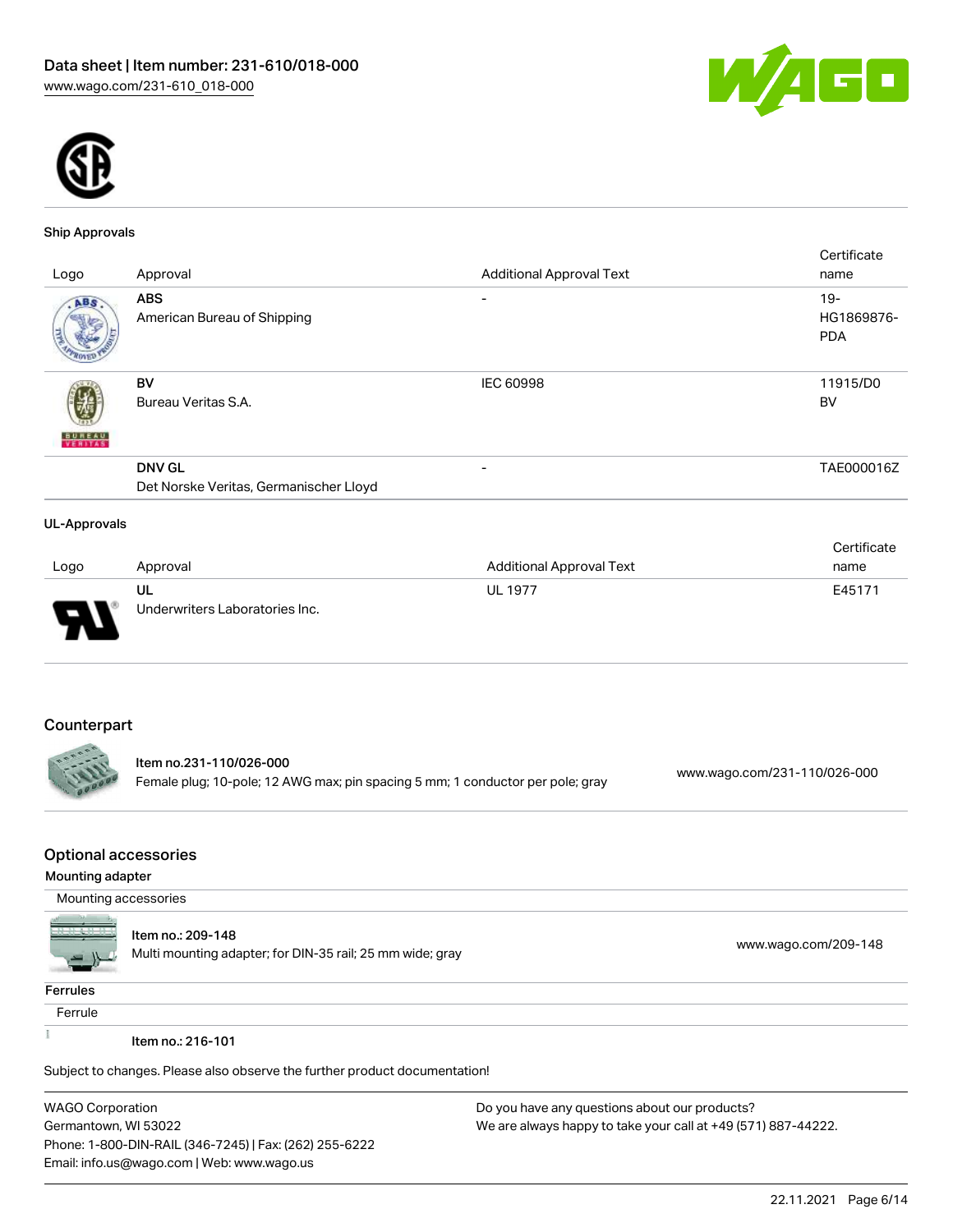### Data sheet | Item number: 231-610/018-000 [www.wago.com/231-610\\_018-000](http://www.wago.com/231-610_018-000)



|    | Ferrule; Sleeve for 0.5 mm <sup>2</sup> / AWG 22; uninsulated; electro-tin plated; silver-colored                                                                                  | www.wago.com/216-101 |
|----|------------------------------------------------------------------------------------------------------------------------------------------------------------------------------------|----------------------|
|    | Item no.: 216-104<br>Ferrule; Sleeve for 1.5 mm <sup>2</sup> / AWG 16; uninsulated; electro-tin plated; silver-colored                                                             | www.wago.com/216-104 |
|    | Item no.: 216-106<br>Ferrule; Sleeve for 2.5 mm <sup>2</sup> / AWG 14; uninsulated; electro-tin plated; silver-colored                                                             | www.wago.com/216-106 |
|    | Item no.: 216-102<br>Ferrule; Sleeve for 0.75 mm <sup>2</sup> / AWG 20; uninsulated; electro-tin plated; silver-colored                                                            | www.wago.com/216-102 |
|    | Item no.: 216-103<br>Ferrule; Sleeve for 1 mm <sup>2</sup> / AWG 18; uninsulated; electro-tin plated                                                                               | www.wago.com/216-103 |
|    | Item no.: 216-123<br>Ferrule; Sleeve for 1 mm <sup>2</sup> / AWG 18; uninsulated; electro-tin plated; silver-colored                                                               | www.wago.com/216-123 |
|    | Item no.: 216-122<br>Ferrule; Sleeve for 0.75 mm <sup>2</sup> / AWG 20; uninsulated; electro-tin plated; silver-colored                                                            | www.wago.com/216-122 |
| ă. | Item no.: 216-124<br>Ferrule; Sleeve for 1.5 mm <sup>2</sup> / AWG 16; uninsulated; electro-tin plated                                                                             | www.wago.com/216-124 |
|    | Item no.: 216-142<br>Ferrule; Sleeve for 0.75 mm <sup>2</sup> / 18 AWG; uninsulated; electro-tin plated; electrolytic copper; gastight<br>crimped; acc. to DIN 46228, Part 1/08.92 | www.wago.com/216-142 |
|    | Item no.: 216-132<br>Ferrule; Sleeve for 0.34 mm <sup>2</sup> / AWG 24; uninsulated; electro-tin plated                                                                            | www.wago.com/216-132 |
|    | Item no.: 216-121<br>Ferrule; Sleeve for 0.5 mm <sup>2</sup> / AWG 22; uninsulated; electro-tin plated; silver-colored                                                             | www.wago.com/216-121 |
|    | Item no.: 216-143<br>Ferrule; Sleeve for 1 mm <sup>2</sup> / AWG 18; uninsulated; electro-tin plated; electrolytic copper; gastight<br>crimped; acc. to DIN 46228, Part 1/08.92    | www.wago.com/216-143 |
|    | Item no.: 216-131<br>Ferrule; Sleeve for 0.25 mm <sup>2</sup> / AWG 24; uninsulated; electro-tin plated; silver-colored                                                            | www.wago.com/216-131 |
|    | Item no.: 216-141<br>Ferrule; Sleeve for 0.5 mm <sup>2</sup> / 20 AWG; uninsulated; electro-tin plated; electrolytic copper; gastight<br>crimped; acc. to DIN 46228, Part 1/08.92  | www.wago.com/216-141 |
|    | Item no.: 216-152<br>Ferrule; Sleeve for 0.34 mm <sup>2</sup> / AWG 24; uninsulated; electro-tin plated                                                                            | www.wago.com/216-152 |
|    | Item no.: 216-203<br>Ferrule; Sleeve for 1 mm <sup>2</sup> / AWG 18; insulated; electro-tin plated; red                                                                            | www.wago.com/216-203 |
|    | Item no.: 216-202<br>Ferrule; Sleeve for 0.75 mm <sup>2</sup> / 18 AWG; insulated; electro-tin plated; gray                                                                        | www.wago.com/216-202 |
|    | Item no.: 216-151<br>Ferrule; Sleeve for 0.25 mm <sup>2</sup> / AWG 24; uninsulated; electro-tin plated                                                                            | www.wago.com/216-151 |
|    |                                                                                                                                                                                    |                      |

Subject to changes. Please also observe the further product documentation!

WAGO Corporation Germantown, WI 53022 Phone: 1-800-DIN-RAIL (346-7245) | Fax: (262) 255-6222 Email: info.us@wago.com | Web: www.wago.us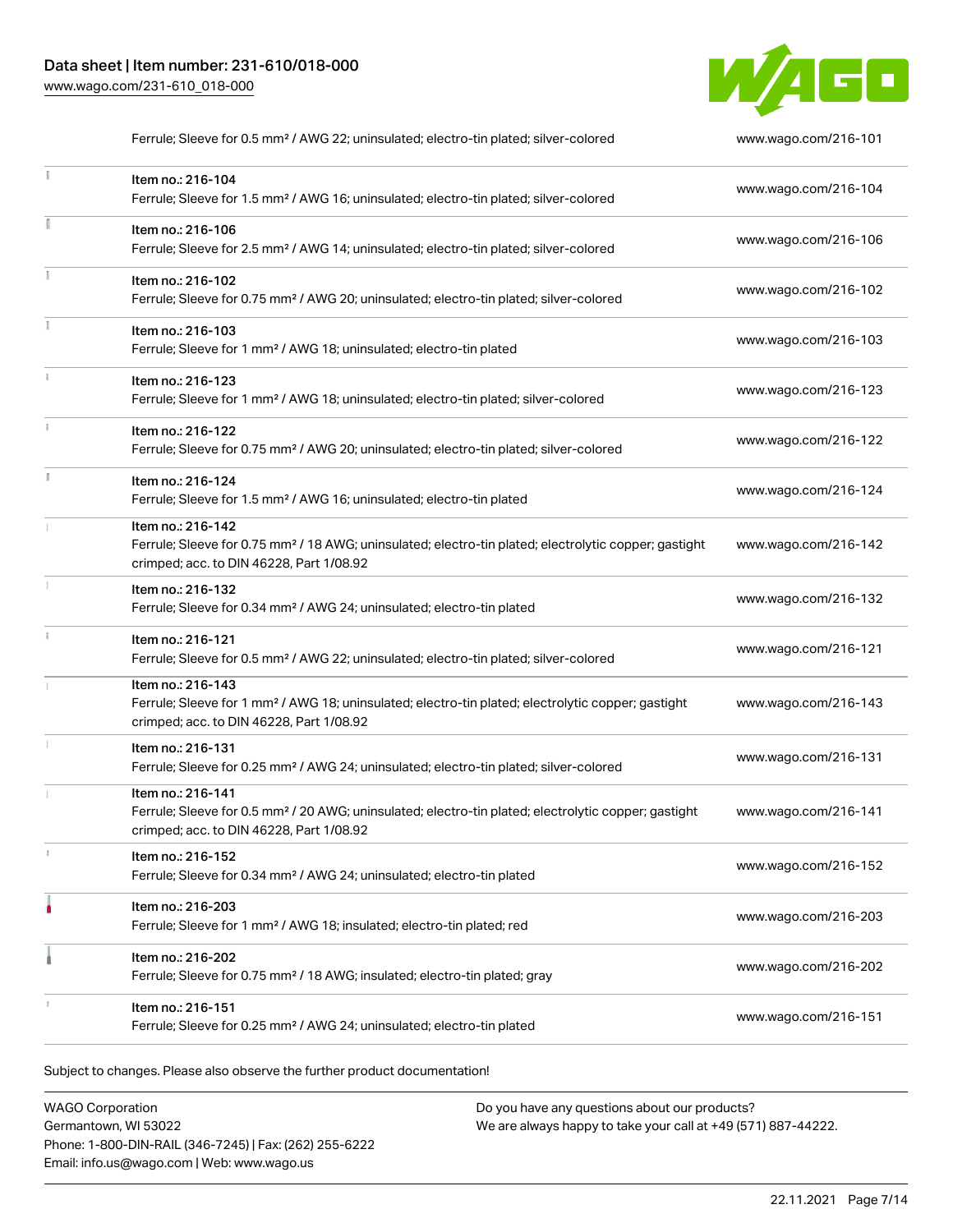## Data sheet | Item number: 231-610/018-000

[www.wago.com/231-610\\_018-000](http://www.wago.com/231-610_018-000)



|   | Item no.: 216-204<br>Ferrule; Sleeve for 1.5 mm <sup>2</sup> / AWG 16; insulated; electro-tin plated; black                                                                                             | www.wago.com/216-204 |
|---|---------------------------------------------------------------------------------------------------------------------------------------------------------------------------------------------------------|----------------------|
|   | Item no.: 216-144<br>Ferrule; Sleeve for 1.5 mm <sup>2</sup> / AWG 16; uninsulated; electro-tin plated; electrolytic copper; gastight<br>crimped; acc. to DIN 46228, Part 1/08.92; silver-colored       | www.wago.com/216-144 |
|   | Item no.: 216-201<br>Ferrule; Sleeve for 0.5 mm <sup>2</sup> / 20 AWG; insulated; electro-tin plated; white                                                                                             | www.wago.com/216-201 |
|   | Item no.: 216-223<br>Ferrule; Sleeve for 1 mm <sup>2</sup> / AWG 18; insulated; electro-tin plated; red                                                                                                 | www.wago.com/216-223 |
|   | Item no.: 216-241<br>Ferrule; Sleeve for 0.5 mm <sup>2</sup> / 20 AWG; insulated; electro-tin plated; electrolytic copper; gastight<br>crimped; acc. to DIN 46228, Part 4/09.90; white                  | www.wago.com/216-241 |
|   | Item no.: 216-242<br>Ferrule; Sleeve for 0.75 mm <sup>2</sup> / 18 AWG; insulated; electro-tin plated; electrolytic copper; gastight<br>crimped; acc. to DIN 46228, Part 4/09.90; gray                  | www.wago.com/216-242 |
|   | Item no.: 216-222<br>Ferrule; Sleeve for 0.75 mm <sup>2</sup> / 18 AWG; insulated; electro-tin plated; gray                                                                                             | www.wago.com/216-222 |
|   | Item no.: 216-221<br>Ferrule; Sleeve for 0.5 mm <sup>2</sup> / 20 AWG; insulated; electro-tin plated; white                                                                                             | www.wago.com/216-221 |
| Â | Item no.: 216-224<br>Ferrule; Sleeve for 1.5 mm <sup>2</sup> / AWG 16; insulated; electro-tin plated; black                                                                                             | www.wago.com/216-224 |
|   | Item no.: 216-243<br>Ferrule; Sleeve for 1 mm <sup>2</sup> / AWG 18; insulated; electro-tin plated; electrolytic copper; gastight crimped; www.wago.com/216-243<br>acc. to DIN 46228, Part 4/09.90; red |                      |
| j | Item no.: 216-244<br>Ferrule; Sleeve for 1.5 mm <sup>2</sup> / AWG 16; insulated; electro-tin plated; electrolytic copper; gastight<br>crimped; acc. to DIN 46228, Part 4/09.90; black                  | www.wago.com/216-244 |
|   | Item no.: 216-263<br>Ferrule; Sleeve for 1 mm <sup>2</sup> / AWG 18; insulated; electro-tin plated; electrolytic copper; gastight crimped; www.wago.com/216-263<br>acc. to DIN 46228, Part 4/09.90; red |                      |
| Â | Item no.: 216-264<br>Ferrule; Sleeve for 1.5 mm <sup>2</sup> / AWG 16; insulated; electro-tin plated; electrolytic copper; gastight<br>crimped; acc. to DIN 46228, Part 4/09.90; black                  | www.wago.com/216-264 |
|   | Item no.: 216-284<br>Ferrule; Sleeve for 1.5 mm <sup>2</sup> / AWG 16; insulated; electro-tin plated; electrolytic copper; gastight<br>crimped; acc. to DIN 46228, Part 4/09.90; black                  | www.wago.com/216-284 |
|   | Item no.: 216-262<br>Ferrule; Sleeve for 0.75 mm <sup>2</sup> / 18 AWG; insulated; electro-tin plated; electrolytic copper; gastight<br>crimped; acc. to DIN 46228, Part 4/09.90; gray                  | www.wago.com/216-262 |
|   | Item no.: 216-301<br>Ferrule; Sleeve for 0.25 mm <sup>2</sup> / AWG 24; insulated; electro-tin plated; yellow                                                                                           | www.wago.com/216-301 |
|   | Item no.: 216-321<br>Ferrule; Sleeve for 0.25 mm <sup>2</sup> / AWG 24; insulated; electro-tin plated; yellow                                                                                           | www.wago.com/216-321 |
|   |                                                                                                                                                                                                         |                      |

Subject to changes. Please also observe the further product documentation!

WAGO Corporation Germantown, WI 53022 Phone: 1-800-DIN-RAIL (346-7245) | Fax: (262) 255-6222 Email: info.us@wago.com | Web: www.wago.us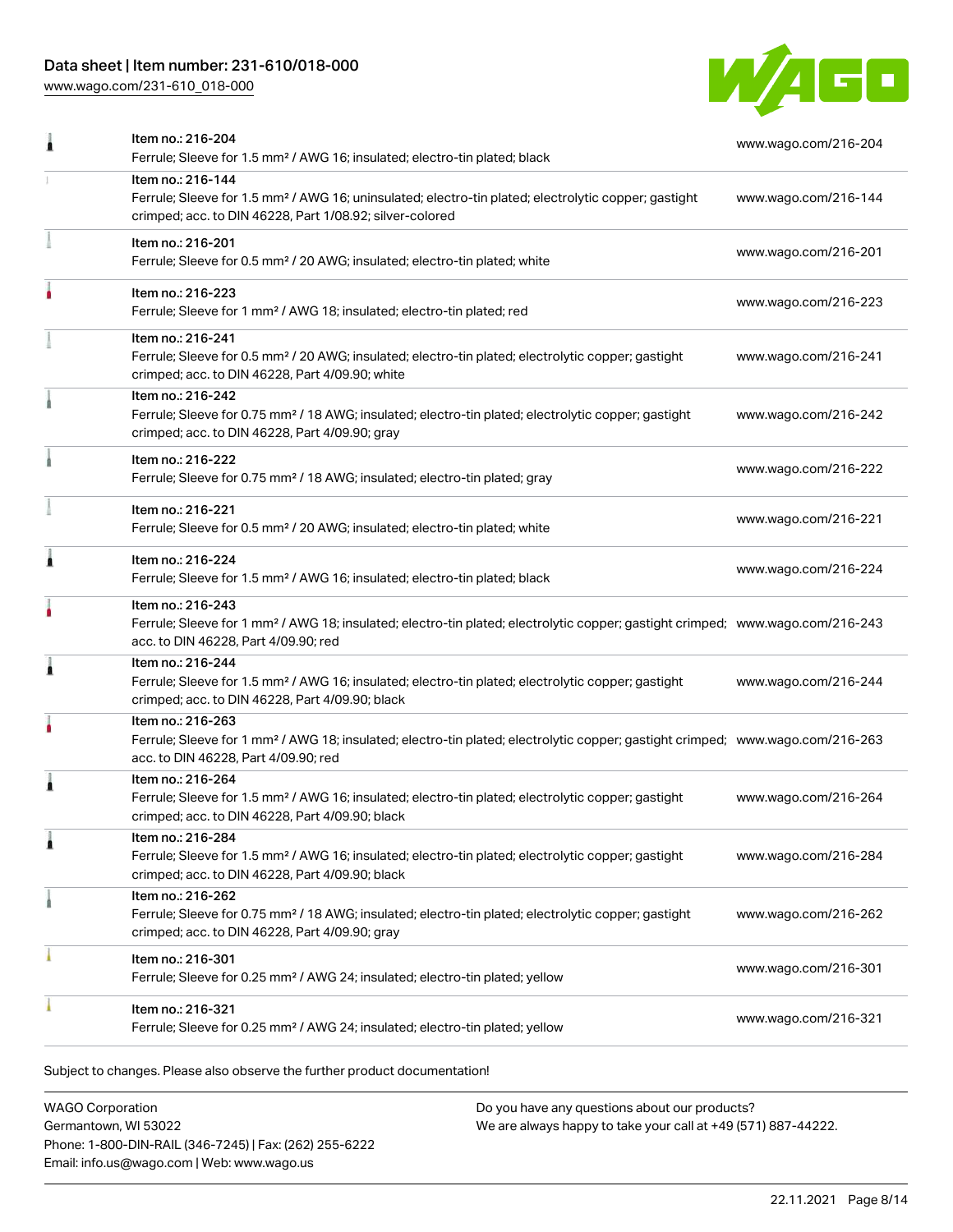## Data sheet | Item number: 231-610/018-000

[www.wago.com/231-610\\_018-000](http://www.wago.com/231-610_018-000)



|                | Item no.: 216-322<br>Ferrule; Sleeve for 0.34 mm <sup>2</sup> / 22 AWG; insulated; electro-tin plated; green           | www.wago.com/216-322 |
|----------------|------------------------------------------------------------------------------------------------------------------------|----------------------|
|                | Item no.: 216-302<br>Ferrule; Sleeve for 0.34 mm <sup>2</sup> / 22 AWG; insulated; electro-tin plated; light turquoise | www.wago.com/216-302 |
| Tools          |                                                                                                                        |                      |
| Operating tool |                                                                                                                        |                      |
|                | Item no.: 209-130                                                                                                      |                      |
|                | Operating tool; suitable for 264, 280 and 281 Series; 1-way; of insulating material; white                             | www.wago.com/209-130 |
|                | Item no.: 209-132                                                                                                      |                      |
|                | Operating tool; for connecting comb-style jumper bar; 2-way; of insulating material                                    | www.wago.com/209-132 |
|                | Item no.: 231-159                                                                                                      |                      |
|                | Operating tool; natural                                                                                                | www.wago.com/231-159 |
|                | Item no.: 210-250                                                                                                      |                      |
|                | Operating tool; for MCS MINI & MIDI with CAGE CLAMP® connection; red                                                   | www.wago.com/210-250 |
|                | Item no.: 231-231                                                                                                      |                      |
|                | Combination operating tool; red                                                                                        | www.wago.com/231-231 |
|                | Item no.: 210-657                                                                                                      |                      |
|                | Operating tool; Blade: 3.5 x 0.5 mm; with a partially insulated shaft; short; multicoloured                            | www.wago.com/210-657 |
|                | Item no.: 210-720                                                                                                      |                      |
|                | Operating tool; Blade: 3.5 x 0.5 mm; with a partially insulated shaft; multicoloured                                   | www.wago.com/210-720 |
|                | Item no.: 231-131<br>Operating tool; made of insulating material; 1-way; loose; white                                  | www.wago.com/231-131 |
|                | Item no.: 231-291<br>Operating tool; made of insulating material; 1-way; loose; red                                    | www.wago.com/231-291 |
|                | Item no.: 280-432<br>Operating tool; made of insulating material; 2-way; white                                         | www.wago.com/280-432 |
|                | ltem no.: 280-434<br>Operating tool; made of insulating material; 4-way                                                | www.wago.com/280-434 |
|                | Item no.: 280-437<br>Operating tool; made of insulating material; 7-way                                                | www.wago.com/280-437 |
|                | Item no.: 280-440<br>Operating tool; made of insulating material; 10-way                                               | www.wago.com/280-440 |
|                | Item no.: 280-435<br>Operating tool; made of insulating material; 5-way; gray                                          | www.wago.com/280-435 |
|                | Subject to changes. Please also observe the further product documentation!                                             |                      |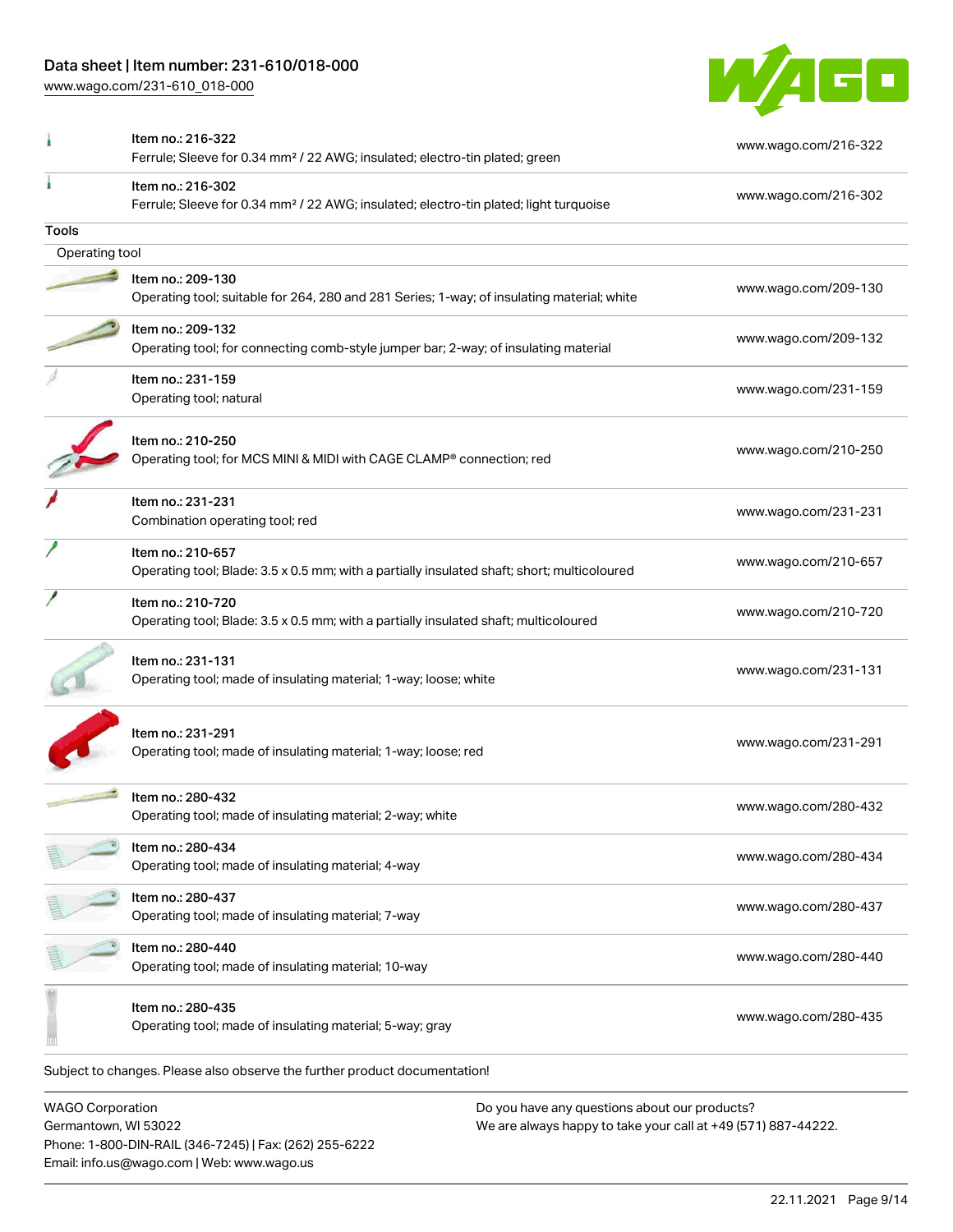Email: info.us@wago.com | Web: www.wago.us

[www.wago.com/231-610\\_018-000](http://www.wago.com/231-610_018-000)



|                                                 | Item no.: 280-436<br>Operating tool; made of insulating material; 6-way                                                                                                                         |                                                                                                                | www.wago.com/280-436             |
|-------------------------------------------------|-------------------------------------------------------------------------------------------------------------------------------------------------------------------------------------------------|----------------------------------------------------------------------------------------------------------------|----------------------------------|
|                                                 | Item no.: 280-438<br>Operating tool; made of insulating material; 8-way                                                                                                                         |                                                                                                                | www.wago.com/280-438             |
|                                                 | Item no.: 280-433<br>Operating tool; made of insulating material; 3-way                                                                                                                         |                                                                                                                | www.wago.com/280-433             |
| Cover                                           |                                                                                                                                                                                                 |                                                                                                                |                                  |
| Cover                                           |                                                                                                                                                                                                 |                                                                                                                |                                  |
|                                                 | Item no.: 231-668<br>Lockout caps; for covering unused clamping units; gray                                                                                                                     |                                                                                                                | www.wago.com/231-668             |
| Mounting                                        |                                                                                                                                                                                                 |                                                                                                                |                                  |
| Mounting accessories                            |                                                                                                                                                                                                 |                                                                                                                |                                  |
|                                                 | Item no.: 209-137<br>Mounting adapter; can be used as end stop; 6.5 mm wide; gray                                                                                                               |                                                                                                                | www.wago.com/209-137             |
| Coding                                          |                                                                                                                                                                                                 |                                                                                                                |                                  |
| Coding                                          |                                                                                                                                                                                                 |                                                                                                                |                                  |
|                                                 | Item no.: 231-129<br>Coding key; snap-on type; light gray                                                                                                                                       |                                                                                                                | www.wago.com/231-129             |
| Jumpers                                         |                                                                                                                                                                                                 |                                                                                                                |                                  |
| Jumper                                          |                                                                                                                                                                                                 |                                                                                                                |                                  |
|                                                 | Item no.: 231-905<br>Jumper; for conductor entry; 5-way; insulated; gray                                                                                                                        |                                                                                                                | www.wago.com/231-905             |
|                                                 | ltem no.: 231-903<br>Jumper; for conductor entry; 3-way; insulated; gray                                                                                                                        |                                                                                                                | www.wago.com/231-903             |
|                                                 | Item no.: 231-907<br>Jumper; for conductor entry; 7-way; insulated; gray                                                                                                                        |                                                                                                                | www.wago.com/231-907             |
|                                                 | Item no.: 231-910<br>Jumper; for conductor entry; 10-way; insulated; gray                                                                                                                       |                                                                                                                | www.wago.com/231-910             |
|                                                 | ltem no.: 231-902<br>Jumper; for conductor entry; 2-way; insulated; gray                                                                                                                        |                                                                                                                | www.wago.com/231-902             |
| Marking accessories                             |                                                                                                                                                                                                 |                                                                                                                |                                  |
| Marking strip                                   |                                                                                                                                                                                                 |                                                                                                                |                                  |
|                                                 | Item no.: 210-331/500-103<br>Marking strips; as a DIN A4 sheet; MARKED; 1-12 (300x); Height of marker strip: 2.3 mm/0.091 in; Strip<br>length 182 mm; Horizontal marking; Self-adhesive; white  |                                                                                                                | www.wago.com/210-331<br>/500-103 |
|                                                 | Item no.: 210-331/500-104<br>Marking strips; as a DIN A4 sheet; MARKED; 13-24 (300x); Height of marker strip: 2.3 mm/0.091 in; Strip<br>length 182 mm; Horizontal marking; Self-adhesive; white |                                                                                                                | www.wago.com/210-331<br>/500-104 |
|                                                 | Subject to changes. Please also observe the further product documentation!                                                                                                                      |                                                                                                                |                                  |
| <b>WAGO Corporation</b><br>Germantown, WI 53022 | Phone: 1-800-DIN-RAIL (346-7245)   Fax: (262) 255-6222                                                                                                                                          | Do you have any questions about our products?<br>We are always happy to take your call at +49 (571) 887-44222. |                                  |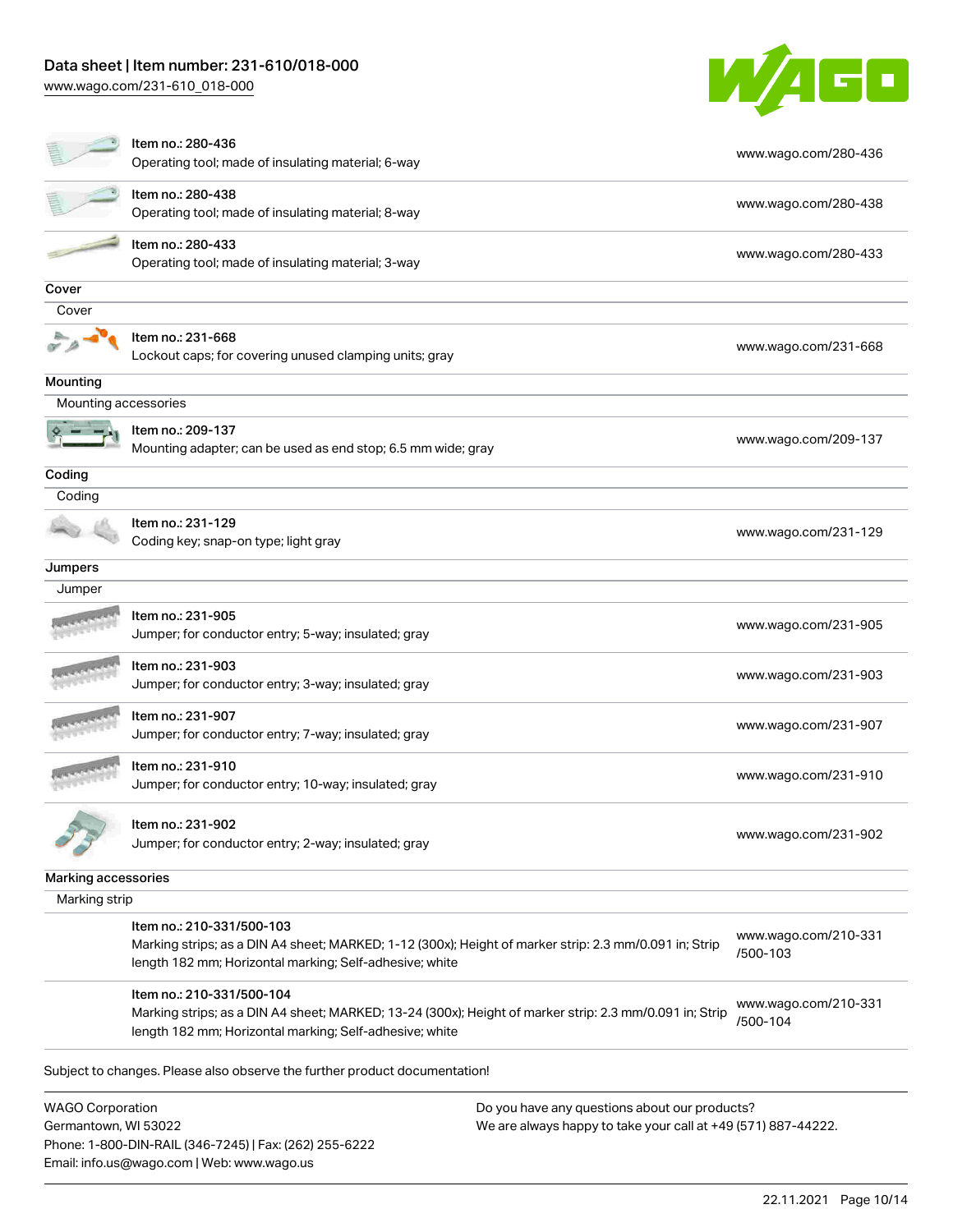[www.wago.com/231-610\\_018-000](http://www.wago.com/231-610_018-000)



|                                        | Item no.: 210-332/500-202<br>Marking strips; as a DIN A4 sheet; MARKED; 1-16 (160x); Height of marker strip: 3 mm; Strip length 182                     | /500-202      | www.wago.com/210-332 |
|----------------------------------------|---------------------------------------------------------------------------------------------------------------------------------------------------------|---------------|----------------------|
|                                        | mm; Horizontal marking; Self-adhesive; white                                                                                                            |               |                      |
|                                        | Item no.: 210-332/500-206                                                                                                                               |               | www.wago.com/210-332 |
|                                        | Marking strips; as a DIN A4 sheet; MARKED; 33-48 (160x); Height of marker strip: 3 mm; Strip length<br>182 mm; Horizontal marking; Self-adhesive; white | /500-206      |                      |
|                                        | Item no.: 210-332/500-205                                                                                                                               |               | www.wago.com/210-332 |
|                                        | Marking strips; as a DIN A4 sheet; MARKED; 1-32 (80x); Height of marker strip: 3 mm; Strip length 182<br>mm; Horizontal marking; Self-adhesive; white   | /500-205      |                      |
|                                        | Item no.: 210-332/500-204                                                                                                                               |               | www.wago.com/210-332 |
|                                        | Marking strips; as a DIN A4 sheet; MARKED; 17-32 (160x); Height of marker strip: 3 mm; Strip length                                                     | /500-204      |                      |
|                                        | 182 mm; Horizontal marking; Self-adhesive; white                                                                                                        |               |                      |
| Strain relief<br>Strain relief housing |                                                                                                                                                         |               |                      |
|                                        |                                                                                                                                                         |               |                      |
|                                        | Item no.: 232-610<br>Strain relief housing; gray                                                                                                        |               | www.wago.com/232-610 |
|                                        |                                                                                                                                                         |               |                      |
| Insulations stops                      |                                                                                                                                                         |               |                      |
| Insulation stop                        |                                                                                                                                                         |               |                      |
|                                        | Item no.: 231-672                                                                                                                                       |               |                      |
| Leee                                   | Insulation stop; 0.75 - 1 mm <sup>2</sup> ; dark gray                                                                                                   |               | www.wago.com/231-672 |
|                                        |                                                                                                                                                         |               |                      |
|                                        | Item no.: 231-670                                                                                                                                       |               | www.wago.com/231-670 |
|                                        | Insulation stop; 0.08-0.2 mm <sup>2</sup> / 0.2 mm <sup>2</sup> "s"; white                                                                              |               |                      |
|                                        | Item no.: 231-671                                                                                                                                       |               |                      |
|                                        | Insulation stop; 0.25 - 0.5 mm <sup>2</sup> ; light gray                                                                                                |               | www.wago.com/231-671 |
| <b>Downloads</b>                       |                                                                                                                                                         |               |                      |
| Documentation                          |                                                                                                                                                         |               |                      |
| <b>Additional Information</b>          |                                                                                                                                                         |               |                      |
| Technical explanations                 | 2019 Apr 3                                                                                                                                              | pdf<br>2.0 MB | Download             |
|                                        |                                                                                                                                                         |               |                      |
| <b>CAD files</b>                       |                                                                                                                                                         |               |                      |

CAD data

2D/3D Models 231-610/018-000

Subject to changes. Please also observe the further product documentation!

WAGO Corporation Germantown, WI 53022 Phone: 1-800-DIN-RAIL (346-7245) | Fax: (262) 255-6222 Email: info.us@wago.com | Web: www.wago.us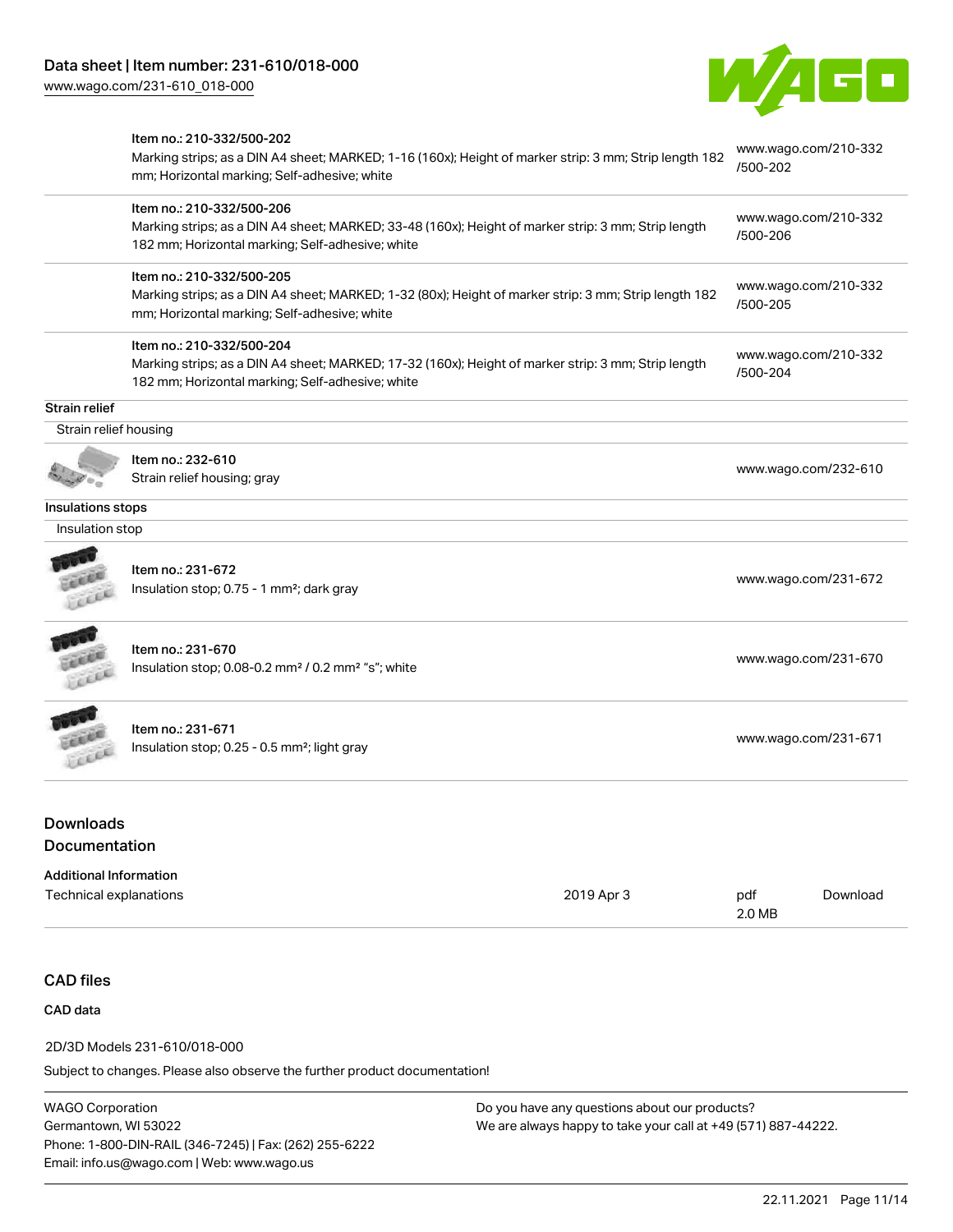

|                                   | <b>URL</b> | Download |
|-----------------------------------|------------|----------|
| <b>CAE data</b>                   |            |          |
| EPLAN Data Portal 231-610/018-000 | <b>URL</b> | Download |
| ZUKEN Portal 231-610/018-000      | URL        | Download |
| EPLAN Data Portal 231-610/018-000 | URL        | Download |
|                                   |            |          |

#### Environmental Product Compliance

#### Compliance Search

| Environmental Product Compliance 231-610/018-000                                                       | URL | Download |
|--------------------------------------------------------------------------------------------------------|-----|----------|
| 1-conductor male connector; CAGE CLAMP <sup>®</sup> ; 2.5 mm <sup>2</sup> ; Pin spacing 5 mm; 10-pole; |     |          |
| Snap-in mounting feet; 2,50 mm <sup>2</sup> ; gray                                                     |     |          |

### Installation Notes



Inserting a conductor via 3.5 mm screwdriver – CAGE CLAMP® actuation parallel to conductor entry.



Inserting a conductor via 3.5 mm screwdriver – CAGE CLAMP® actuation perpendicular to conductor entry.



Inserting a conductor into CAGE CLAMP® unit via operating lever (231-291).

Subject to changes. Please also observe the further product documentation!

WAGO Corporation Germantown, WI 53022 Phone: 1-800-DIN-RAIL (346-7245) | Fax: (262) 255-6222 Email: info.us@wago.com | Web: www.wago.us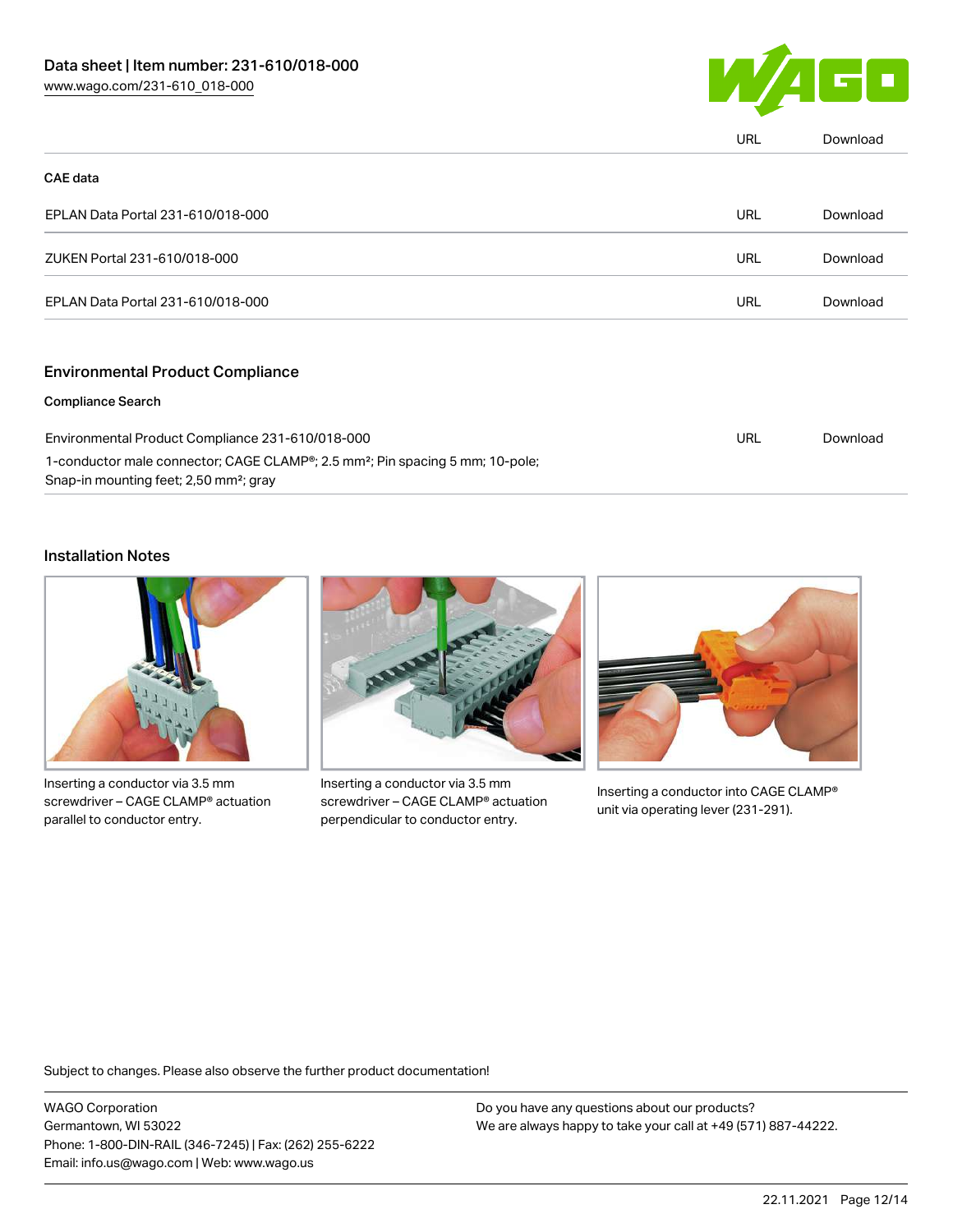



Inserting a conductor via operating tool.

Coding



Coding a male header – fitting coding key(s).



Testing – female connector with CAGE CLAMP®

Integrated test ports for testing perpendicular to conductor entry via 2 or 2.3 mm Ø test plug

#### Installation

Subject to changes. Please also observe the further product documentation!

WAGO Corporation Germantown, WI 53022 Phone: 1-800-DIN-RAIL (346-7245) | Fax: (262) 255-6222 Email: info.us@wago.com | Web: www.wago.us